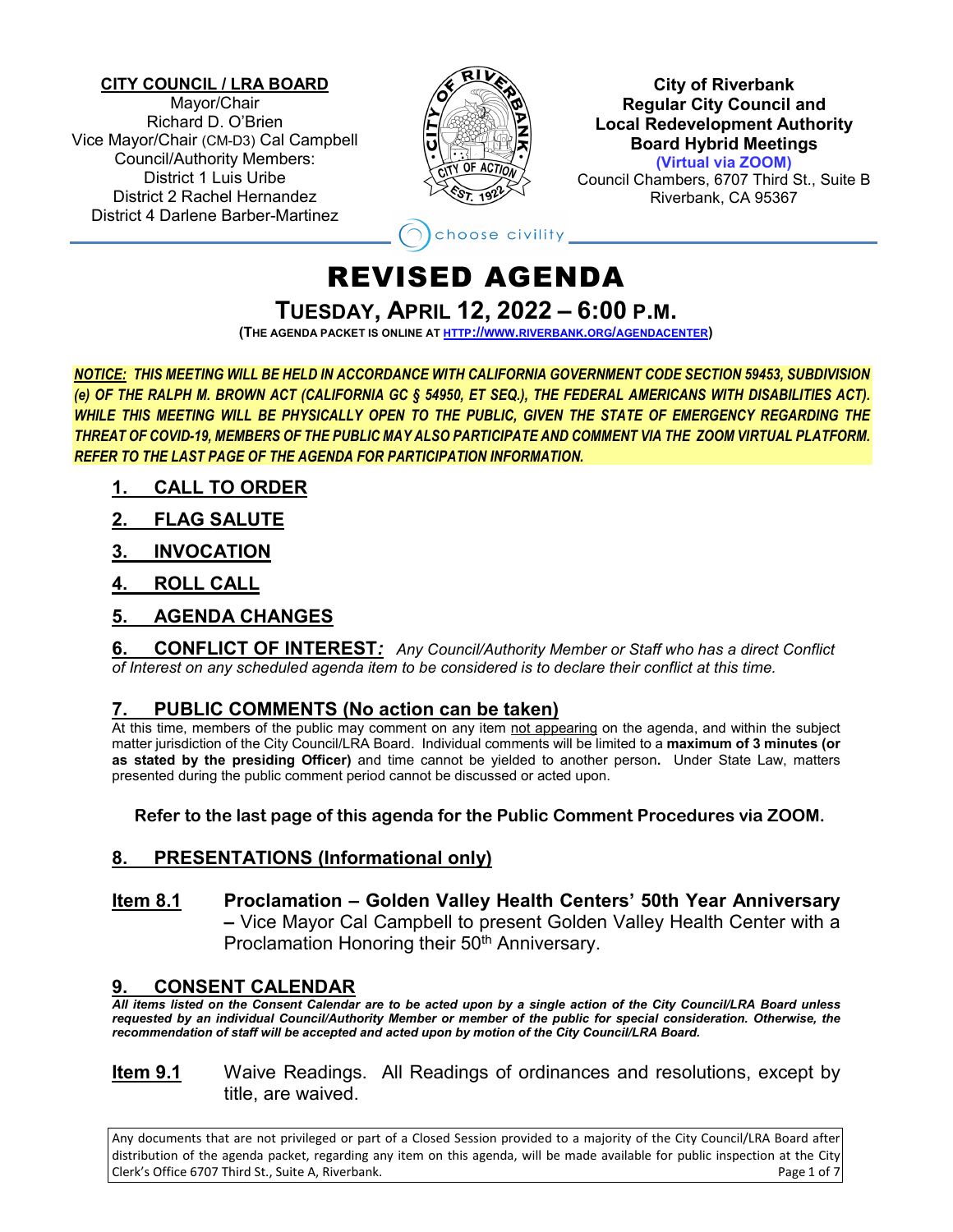- **Item 9.2** Approval of the March 22, 2022 City Council and Local Redevelopment Authority Board Minutes.
- **Item 9.3** Second Reading by Title Only and Adoption of Ordinance 2022-001 Adding New Chapter 54: Mandatory Organic Waste Disposal Reduction Ordinance to Title V: Public Works of the Riverbank Municipal Code of Ordinances.
- **Item 9.4** Adopt a Resolution to Approve and Adopt the Revised 2022 City of Riverbank Measure L Expenditure Plan Project List.
- **Item 9.5** A Resolution Authorizing the Purchase of the Jackson Ave. Property (APN 075-005-025) and 2531 Stanislaus St. (APN 075-005-013) for \$550,000 and Allocating Funds from the American Rescue Plan Act Fund 136 for said Purchase.

### **10. PUBLIC HEARINGS**

- **Item 10.1 Adopt Resolutions accepting and closing the Proposition 218 Public Notification and Protest process and approving the proposed rate increase for solid waste disposal services and authorizing the City Manager to execute an Agreement for the collection of solid waste in the City of Riverbank -** It is recommended that the City Council –
	- 1) Open the Proposition 218 Public Hearing and Receive Written Protests to the Proposed Rate Increase for Solid Waste Disposal Services, and
	- 2) Adopt a Resolution Accepting and Closing the Proposition 218 Public Notification and Protest Process as it Relates to the Proposed Rate Increase for Solid Waste Disposal Services, and
	- 3) Consider Adopting a Resolution Approving the Proposed Solid Waste Rates (this item is contingent upon the Results of the Protest Process), and
	- *4)* Authorize Mayor Richard D. O'Brien to Execute a Franchise Agreement with Gilton Solid Waste for Solid Waste Disposal Services.

*The Public Hearing Notice was published twice in the Riverbank News, once on February 23, 2022 and again on March 2, 2022. The Public Hearing Notice is also posted on the City of Riverbank's website [http://riverbank.,org](http://riverbank.,org/) and notices were mailed via USPS to all rate holders.*

**Item 10.2 Adopt a Resolution Authorizing a 13.4% Inflationary Adjustment Increase to the City of Riverbank System Development Fees Based on the Construction Cost Index to be effective May 1, 2022 –** It is recommended that the City Council open the public hearing, accept public testimony and adopt a Resolution Authorizing a 13.4% Inflationary

Any documents that are not privileged or part of a Closed Session provided to a majority of the City Council/LRA Board after distribution of the agenda packet, regarding any item on this agenda, will be made available for public inspection at the City Clerk's Office 6707 Third St., Suite A, Riverbank. Page 2 of 7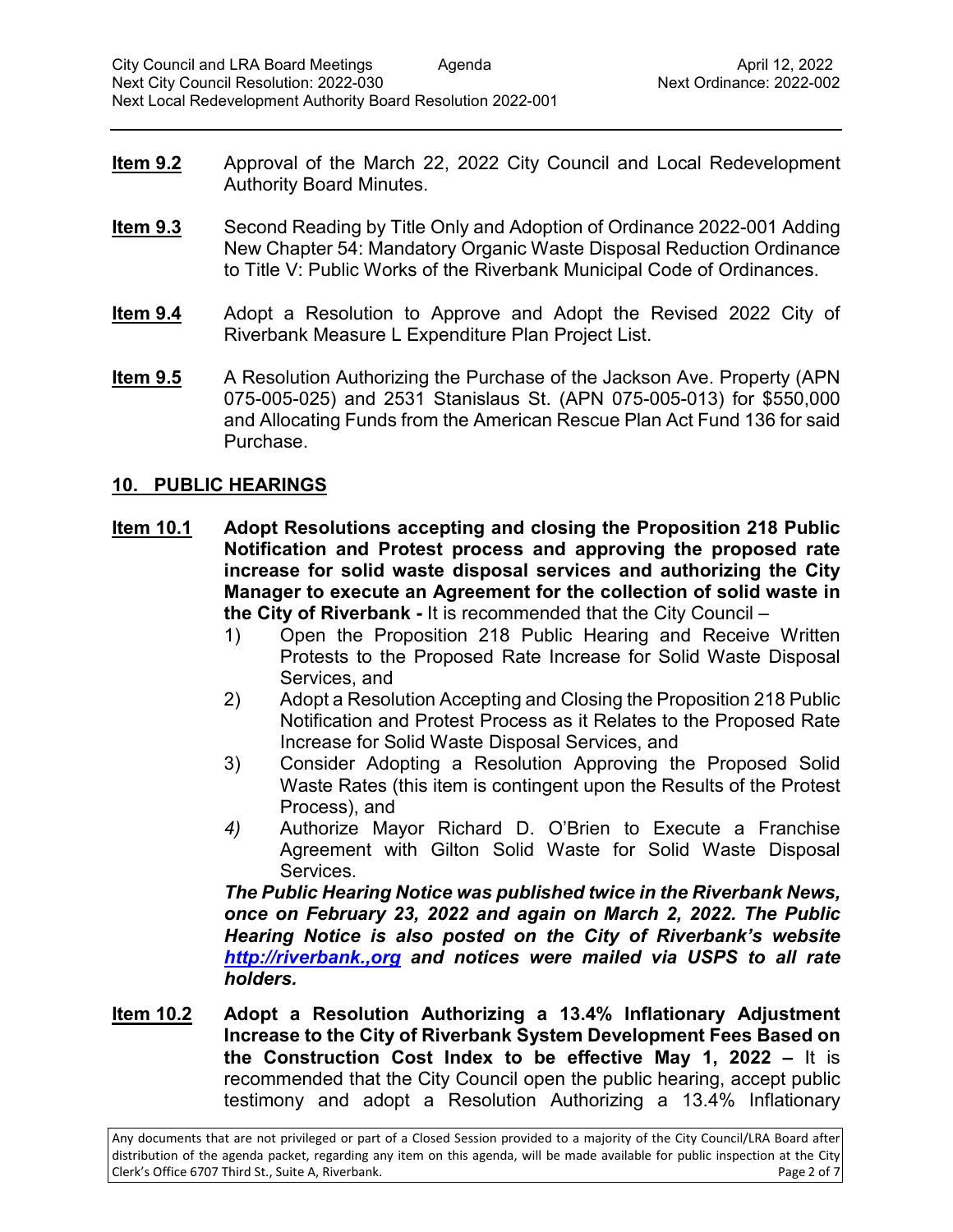Adjustment Increase to the City of Riverbank System Development Fees Based on the Construction Cost Index to be effective May 1, 2022. *The Public Hearing Notice was published twice in the Riverbank News, once on February 23, 2022 and again on March 2, 2022.* 

**Item 10.3 First Reading by Title Only and Introduction of a Proposed Ordinance Amending Title XV, Land Usage, by repealing in their entirety Sections §153.215 ZONING PERMITS, §153.216 USE PERMITS, §153.217 VARIANCE, §153.218 APPEALS, and §153.219 MOBILE HOME PERMITS, and substituting them with new Sections and adding new Sections §153.210 through §153.214 –** It is recommended that the City Council open the public hearing, accept public testimony and Introduce and Waive the First Reading of Ordinance 2022-\_\_\_. *The Public Hearing Notice was published in the Riverbank News on March 23, 2022.*

## **11. NEW BUSINESS**

- **Item 11.1 Adopt a Resolution of Concurrence and Support for the Approval of the Fiscal Year 2022-2023 Annual Action Plan (AAP) –** It is recommended that the City Council open the Community Meeting, accept Public Comment, and consider adopting a Resolution of Concurrence and support for the approval of the Fiscal Year 2022-2023 Annual Action Plan (AAP).
- **Item 11.2 Adopt a Resolution Approving the Appointment of Marisela H. Garcia as the City Manager and Approving the Related Employment Agreement –** It is recommended that the City Council approve the appointment of Marisela H. Garcia as the City Manager and approve the Employment Agreement between the City of Riverbank and Marisela H. Garcia.
- **Item 11.3 Adopt a Resolution to Award and Authorize the City Manager to Enter into Professional Service Agreements for Retainer On-Call Services for Building Inspection and Plan Checking Services for the City of Riverbank to West Coast Code Consultants, Inc. (WC-3), CSG Consultants, Inc., 4Leaf, Inc., and Bureau Veritas –** It is recommended the City Council adopt a resolution to award and authorize the City Manager to enter into a contract with each of these firms to perform on-call building inspection and plan checking services for the City of Riverbank. In addition, the Resolution authorizes the City to negotiate separate contracts with these firms as needed for specific development projects.

### **Item 11.4 Adopt a Resolution Authorizing the Execution of a Performance Agreement between the City of Riverbank and Simply Devine Events, LLC in conjunction with Simply Devine Foundation (501c3) for the**

Any documents that are not privileged or part of a Closed Session provided to a majority of the City Council/LRA Board after distribution of the agenda packet, regarding any item on this agenda, will be made available for public inspection at the City Clerk's Office 6707 Third St., Suite A, Riverbank. Page 3 of 7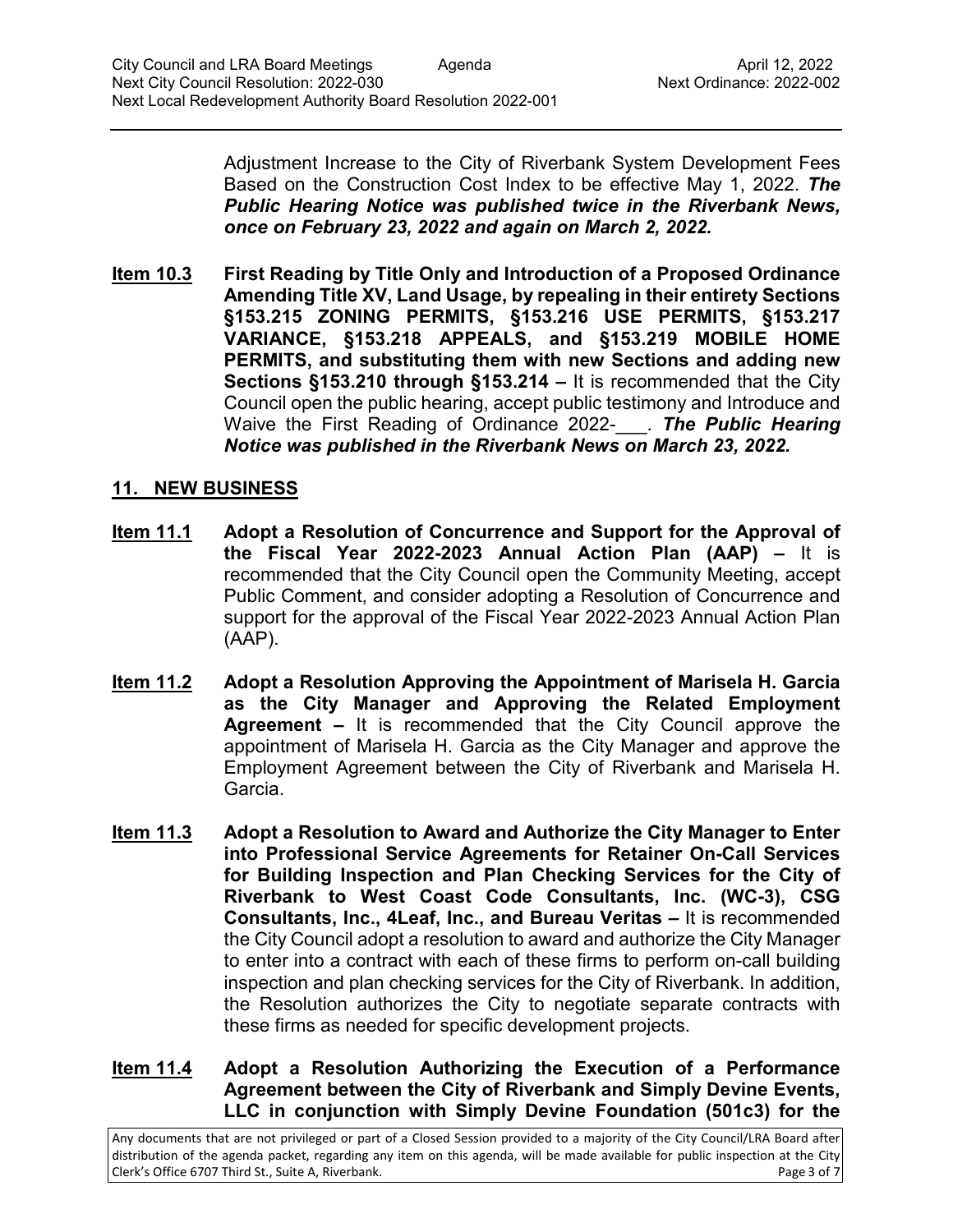**Coordination of the 2022 Cheese & Wine Festival –** It is recommended the City Council adopt a resolution authorizing the City Manager to execute a Performance Agreement between the City of Riverbank and Simply Devine Events, LLC in conjunction with Simply Devine Foundation (501c3) for the Coordination of the 2022 Cheese & Wine Festival.

**Item 11.5 Adopt a Resolution Authorizing the Mayor to Execute a Lease with Simply Devine Events, LLC for the Area Associated with the Riverbank Cheese and Wine Festival -** It is recommended the City Council adopt a resolution authorizing the Mayor to Execute a Lease with Simply Devine Events, LLC for the Area Associated with the Riverbank Cheese and Wine Festival.

### **12. COMMENTS/REPORTS**

A brief report on notable attendance of a meeting or conference or other notable topics of City business shall be made. The Brown Act does not allow for discussion or action of items by the City Council/LRA Board during this time.

- **Item 12.1** Staff
- **Item 12.2** Council/Authority Member
- **Item 12.3** Mayor/Chair

## **13. CLOSED SESSION**

The public will have a limit of **3 minutes** to comment on Closed Session item(s) as set forth on the agenda prior to the City Council/LRA Board recessing to Closed Session.

## **Item 13.1 CONFERENCE WITH LABOR NEGOTIATORS**

(Pursuant to Government Code §54957.6) Agency representative: Interim City Manager Marisela Garcia Employee Organizations: Riverbank Miscellaneous Employees

## **14. RECONVENE – REPORT FROM CLOSED SESSION**

**Item 14.1** Report from Closed Session on **Item 13.1 CONFERENCE WITH LABOR NEGOTIATORS** (Pursuant to Government Code §54957.6) Agency representative: Interim City Manager Marisela Garcia Employee Organizations: Riverbank Miscellaneous Employees

## **15. ADJOURNMENT**

• The next regular City Council meeting will be on April 26, 2022 at 6 pm.

Any documents that are not privileged or part of a Closed Session provided to a majority of the City Council/LRA Board after distribution of the agenda packet, regarding any item on this agenda, will be made available for public inspection at the City Clerk's Office 6707 Third St., Suite A, Riverbank. Page 4 of 7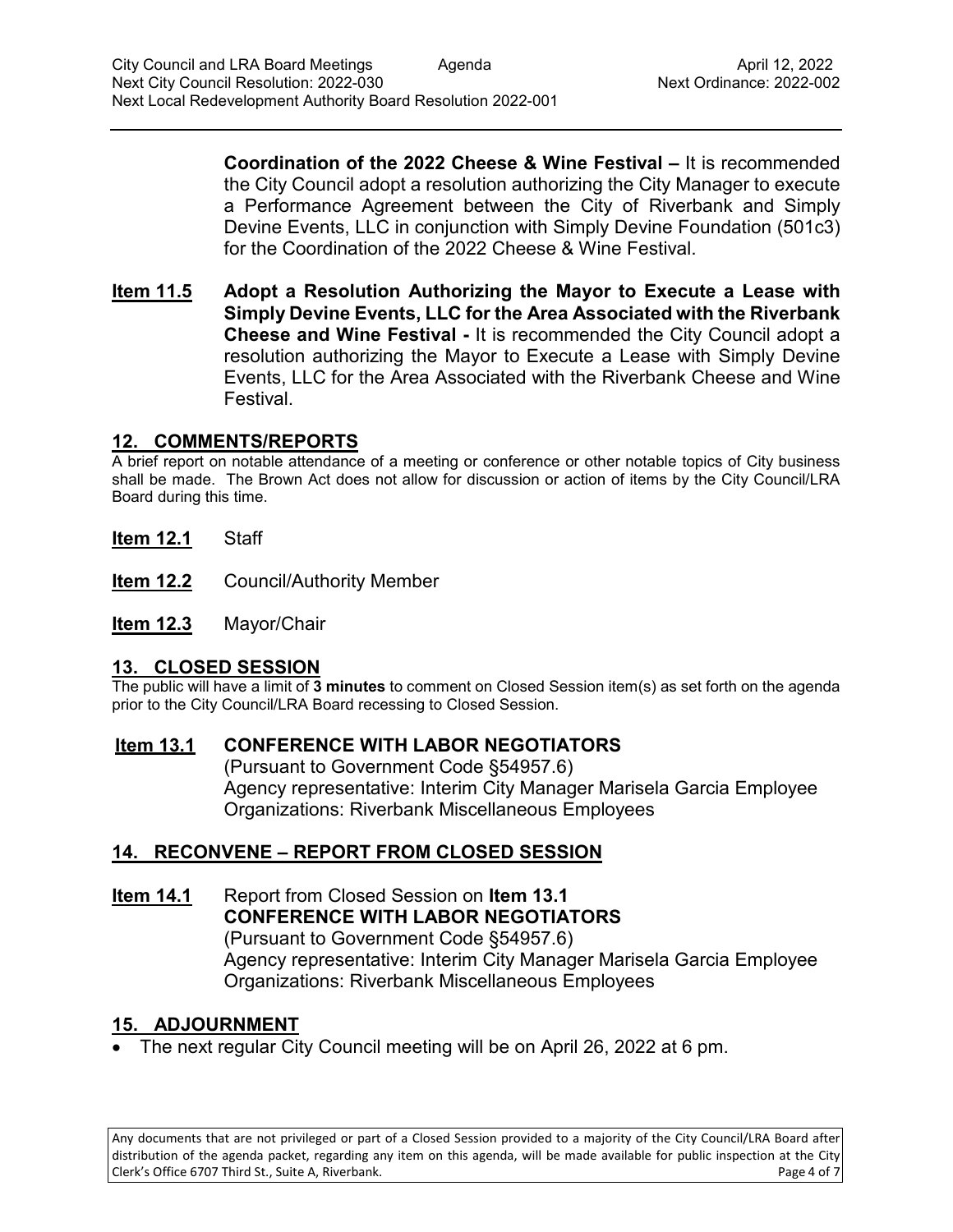#### **AFFIDAVIT OF POSTING**

**I hereby certify under penalty of perjury, under the laws of the State of California that the foregoing agenda was posted at the meeting location, on the North City Hall public exterior bulletin board, and the City's website 72 hours prior to the meeting in accordance to the California Ralph M. Brown Act.** 

**Posted this 7th day of April, 2022.**

#### /s/Kathy L. Teixeira, Interim City Clerk

# **ADA COMPLIANCE STATEMENT**

In compliance with the Americans with Disabilities Act, and the Governor's Executive Order N-29-20, the City will make every effort to make reasonable modifications or accommodations from individuals with disabilities. Contact the Administration Dept. at (209) 863-7122 or the City Clerk at [cityclerk@riverbank.org](mailto:cityclerk@riverbank.org) at least (48) hours prior to the meeting to enable the City to make reasonable arrangements for accessibility.

#### **NOTICE REGARDING NON-ENGLISH SPEAKERS**

Pursuant to California Constitution Article III, Section IV, establishing English as the official language for the State of California, and in accordance with California Code of Civil Procedures Section 185, which requires proceedings before any State Court to be in English, notice is hereby given that all proceedings before the City of Riverbank City Council/LRA Board shall be in English and anyone wishing to address the Council is required to have a translator present who will take an oath to make an accurate translation from any language not English into the English language.

Any documents that are not privileged or part of a Closed Session provided to a majority of the City Council/LRA Board after distribution of the agenda packet, regarding any item on this agenda, will be made available for public inspection at the City Clerk's Office 6707 Third St., Suite A, Riverbank. Page 5 of 7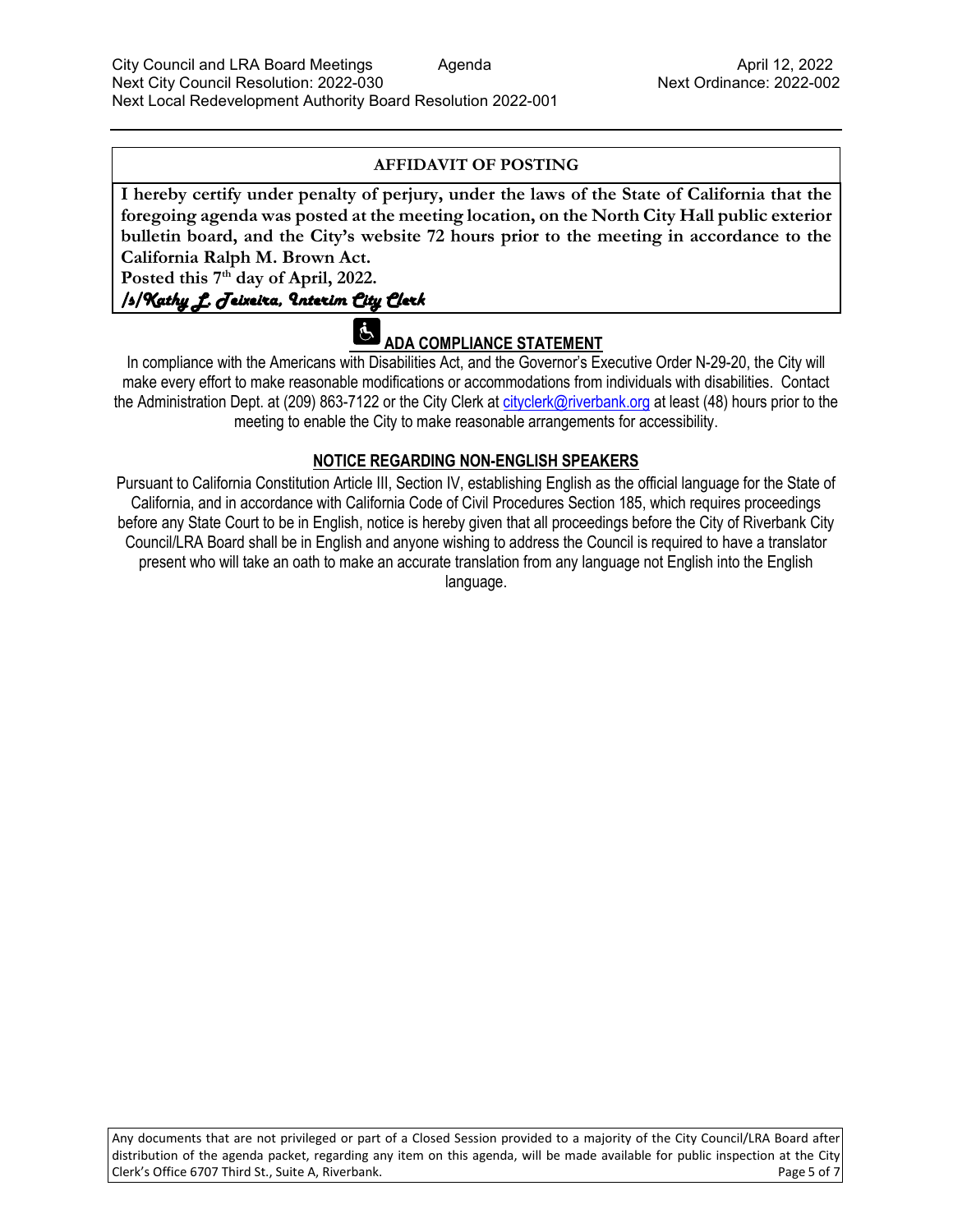

#### TELECONFERENCE/VIRUAL PLATFORM PUBLIC PARTICIPATION COMMENT PROCEDURES FOR THE HYBRID CITY COUNCIL MEETING HELD IN CONFORMANCE WITH THE BROWN ACT AS AMENDED BY SB 361

#### **PUBLIC "LIVE" VIEWING**

- Government Channels: Charter– 2 and AT&T U-VERSE 99
- YouTube Live is no longer available due to technical difficulties, which is being worked on.
- Via ZOOM Platform (See instructions below)

## SUBMITTING PUBLIC COMMENTS FOR THE RECORD

*Written comments must be received before 4:00 p.m. on the date of the meeting in order for them to be distributed to the Council prior to consideration of the matter. Written comments will not be read aloud at the meeting, but will be reported as received for the record. If you do not receive an acknowledgement of receipt within an hour of submission or by 5:00 pm, please call the City Clerk's Office at (209) 863-7198 or the Administration Dept. at (209) 863-7122.*

#### *ACCEPTABLE METHODS OF SUBMITTING COMMENTS BEFORE THE 4:00 PM DEADLINE*

- *Via Mail Service:* Mail comments to City of Riverbank, Attn. City Clerk, 6707 Third Street, Suite A, Riverbank, CA 95367. (Call 209-863-7198 / 209-863-7122 to ensure they were received.)
- *Via Email: Mail to [cityclerk@riverbank.org](mailto:cityclerk@riverbank.org) (Note: This technology is not a guaranteed method.)* 
	- Indicate Agenda Item # in the *subject line*. (Call 209-863-7198 /209-863-7122 to ensure receipt)
- *Oral Comments In-Person:* The Mayor will ask the audience if anyone wishes to comment, at that time you may approach the podium. (A Spanish language interpreter is available for assistance.)
- *Oral Comments Via Zoom:* The Mayor will announce when public comments may be made for a limit of 3 minutes on the agenda item being considered, at which time you will: **(please make sure the volume on your video device or any nearby device is turned down.)**
	- Using a computer click on the "raise hand" feature in the webinar controls. This will alert staff that you wish to speak, and you will be unmuted.
	- o Using a Phone press **\*9** to "raise the hand". This will alert staff that you wish to speak, and you will be unmuted.

**Teleconference Phone Number (This system is a backup for ZOOM technical difficulties only when providing oral comments.) If there are technical difficulties or disconnection with ZOOM while making oral comments, please immediately call the teleconference phone number (209) 863-7151 so that Council may receive your comments. Council will be waiting for your call. Thank you**

Any documents that are not privileged or part of a Closed Session provided to a majority of the City Council/LRA Board after distribution of the agenda packet, regarding any item on this agenda, will be made available for public inspection at the City Clerk's Office 6707 Third St., Suite A, Riverbank. Page 6 of 7